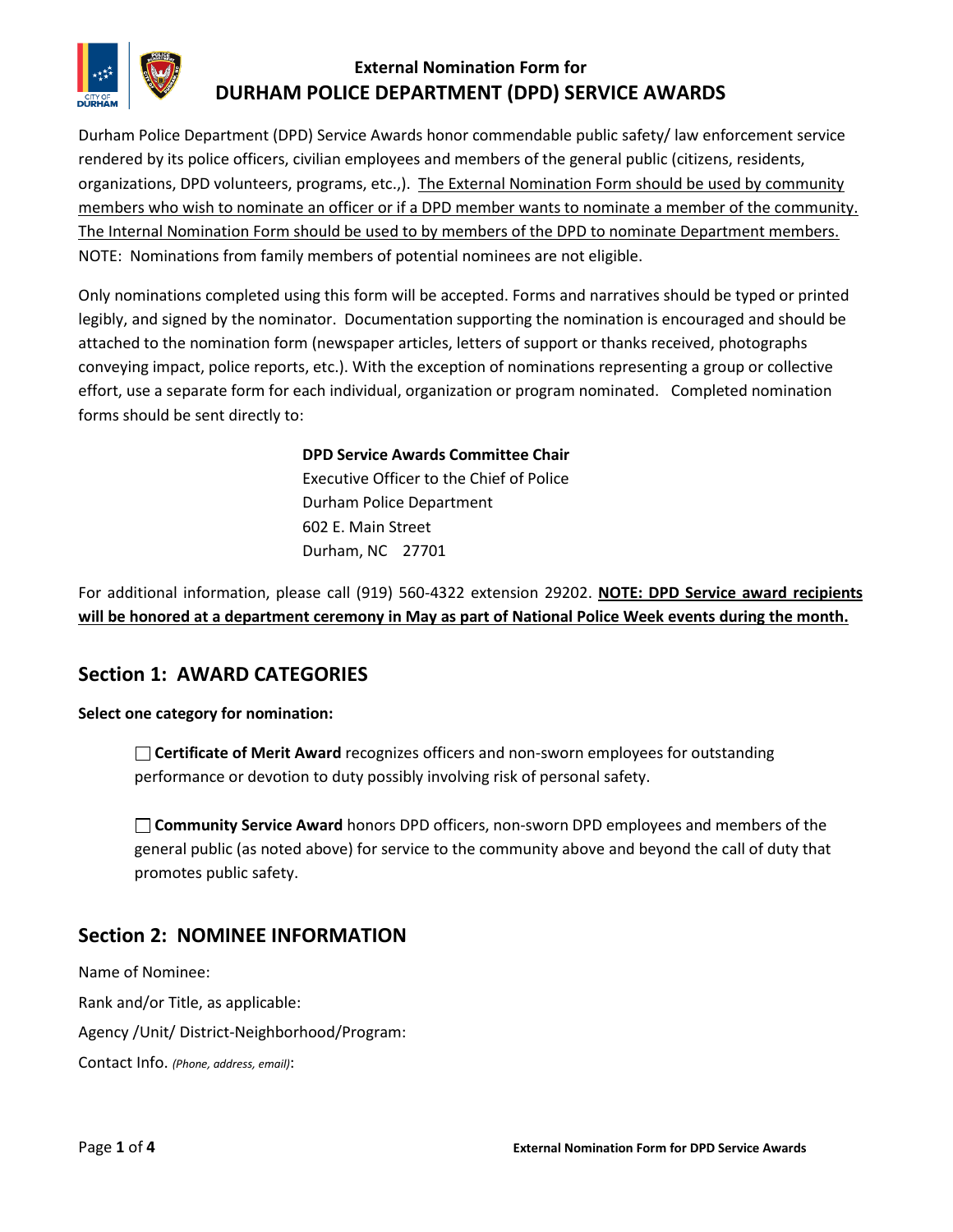## **Section 3: REASON FOR NOMINATION**

On the attachment provided, in detail describe the commendable act, action, program, event and outcome as applicable to the specific award for which you are submitting a nomination/nominee. Be sure to include pertinent date(s) of commendable action(s).

- o **Certificate of Merit Award** recognizes officers and non-sworn employees for outstanding performance or devotion to duty possibly involving risk of personal safety.
	- 1. Does this nomination demonstrate: *(Check all that apply and expound in supporting narrative)*  $\Box$  Extraordinary circumstances beyond normal activity and/or police performance beyond job requirements?

| $\Box$ A risk of personal safety and/or property; investment of personal time and/or resources. |
|-------------------------------------------------------------------------------------------------|
| $\Box$ Meaningful outcome(s)/resolution to event or circumstance.                               |

- 2. Was this the result of nominee being: *(Choose one)*
	- $\Box$  At Work (dispatched, on patrol, in the office)
	- $\Box$  A Witness
	- $\Box$  Self-Initiated
	- Other *(please explain):*
- o **Community Service Award** honors DPD police officers, non-sworn DPD employees and members of the general public (as previously noted) for service to the community above and beyond the call of duty that promotes public safety.
	- 1. Does this nomination demonstrate: *(Check all that apply and give details in supporting narrative)*
		- $\Box$  Above and beyond humanitarian contributions, community activism, volunteerism?
		- $\Box$  Exceptional performance and/or leadership in addressing public safety or a particular issue?
		- $\Box$  Long-term and/or distinguished service to the police department and/or community?
		- Other *(please explain)* :

#### **Section 4: ENDORSEMENT OF NOMINATION**

**Name of Nominator** *(and title, if applicable)***:**

#### **Relationship to Nominee:**

**Agency/Organization** *(if applicable)***:**

**Phone: Email:**

**I submit that all information provided is true and accurate to the best of my knowledge. Furthermore, I am willing to provide additional details about this nomination and to speak directly with a DPD Awards Committee member. I understand that the nominee's name, my name and all details provided are public record.**

| <b>Nominator's Signature:</b> (sign below) | FOR INTERNAL USE ONLY BY AWARDS COMMITTEE<br>*Received by Awards Committee Chair:          |
|--------------------------------------------|--------------------------------------------------------------------------------------------|
| Date:                                      | DPD Personnel: Secure Pertinent Signatures (with Dates) from Nominator's Chain of Command. |
|                                            | Sergeant/Non-Sworn Supervisor:                                                             |
|                                            | Lieutenant/Non-Sworn Supervisor:                                                           |
|                                            | <b>Captain/Non-Sworn Supervisor:</b>                                                       |
|                                            | Major:                                                                                     |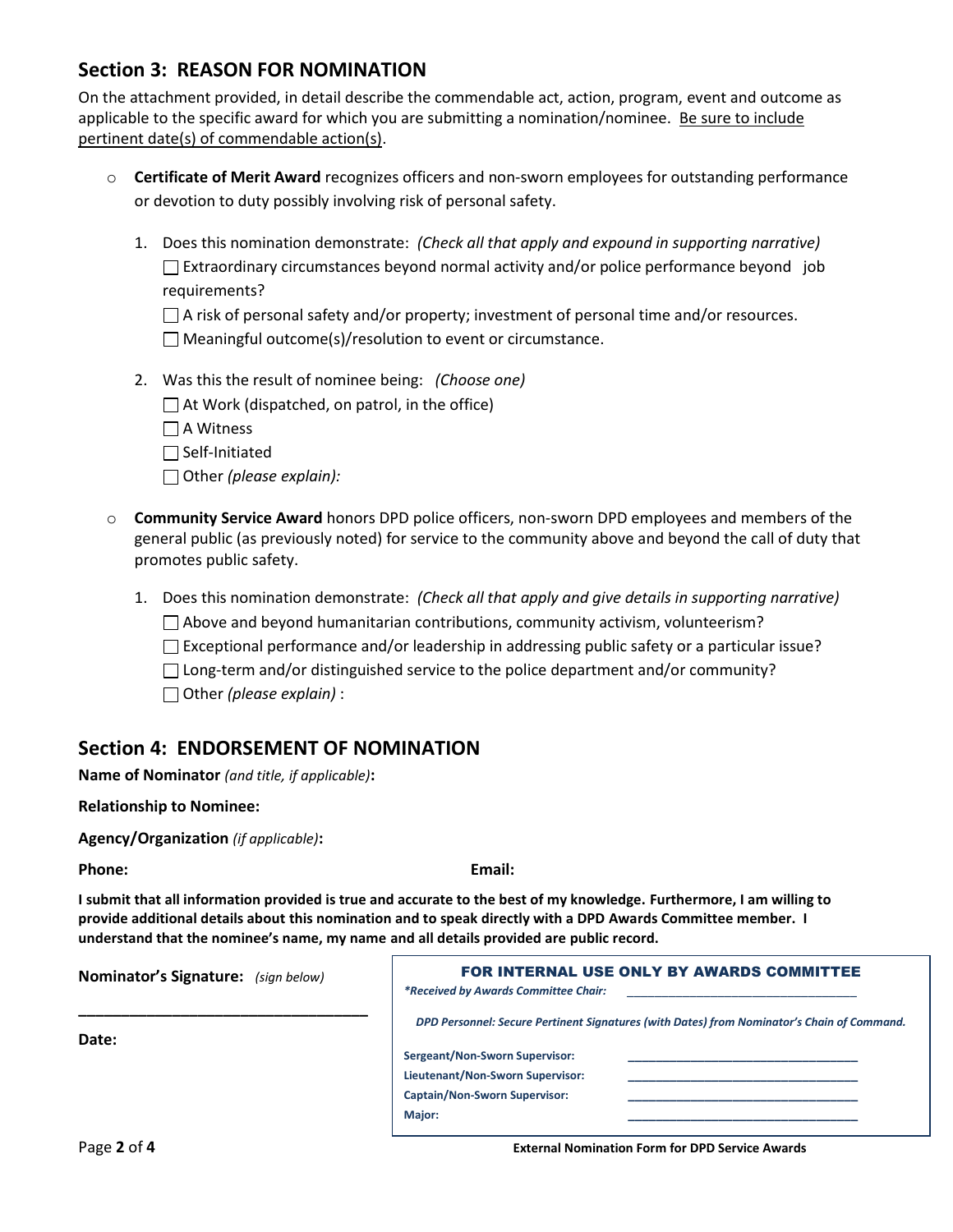

## **External Nomination Form for DURHAM POLICE DEPARTMENT (DPD) SERVICE AWARDS**

# **ATTACHMENT**

Name of Nominee:

In detail describe the commendable act, action, program, event and outcome as applicable to the specific award for which you are submitting a nomination/nominee. Be sure to include pertinent date(s) of commendable action(s).